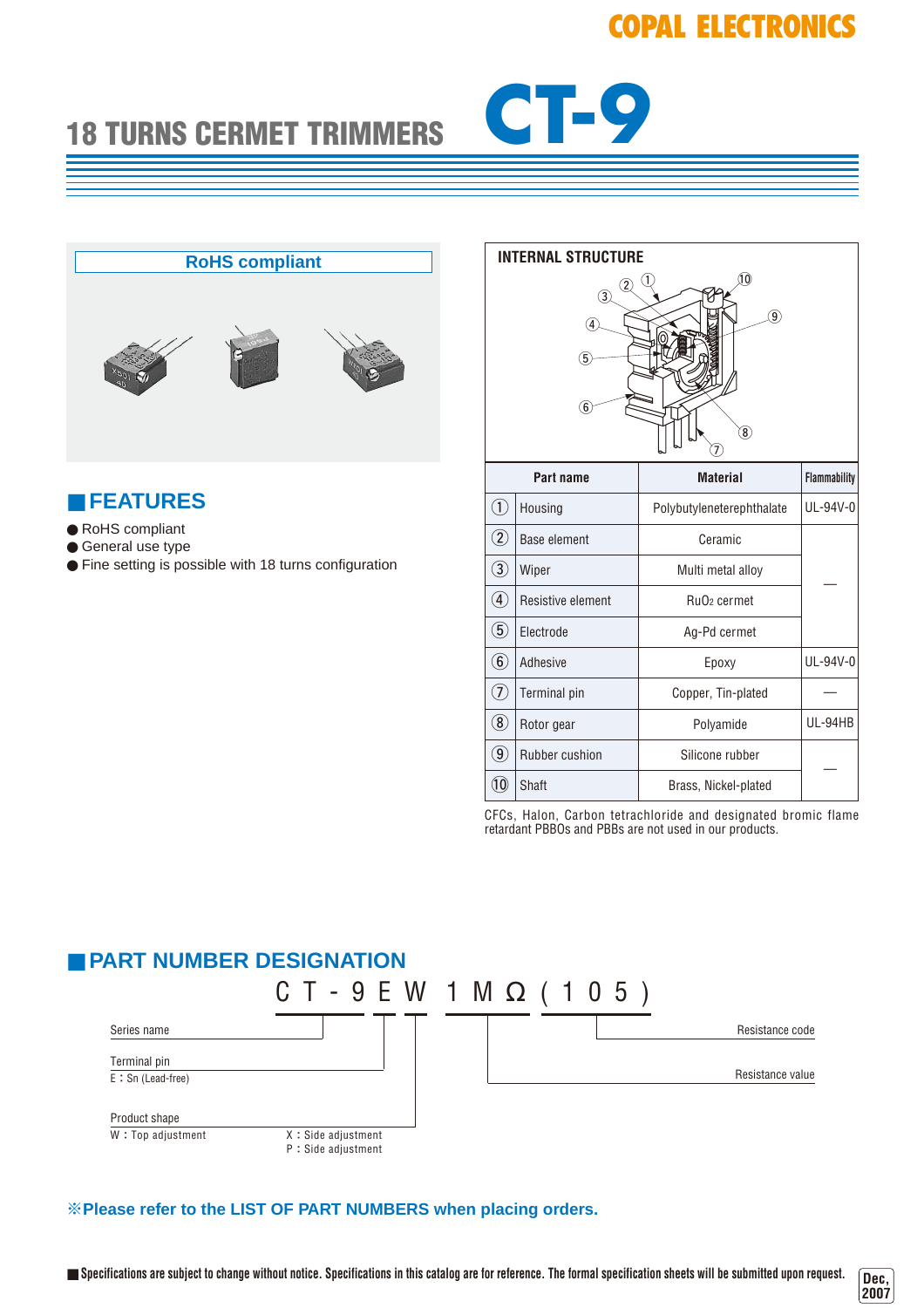

#### **Form of packaging Adjustment Shape of terminal Pieces in package position (Top view) Plastic pack** Top adjustment  $\circ \circ \circ \circ$ CT-9EW  $\circ$  $\overline{2}$  $\bigcirc$  0 0 0 50 pcs./pack CT-9EX  $\overline{\circ}$ Side adjustment (↑Adjustment direction)  $\begin{picture}(180,10) \put(0,0){\line(1,0){10}} \put(15,0){\line(1,0){10}} \put(15,0){\line(1,0){10}} \put(15,0){\line(1,0){10}} \put(15,0){\line(1,0){10}} \put(15,0){\line(1,0){10}} \put(15,0){\line(1,0){10}} \put(15,0){\line(1,0){10}} \put(15,0){\line(1,0){10}} \put(15,0){\line(1,0){10}} \put(15,0){\line(1,0){10}} \put(15,0){\line($ CT-9EP  $\overline{4}$  2

■ **LIST OF PART NUMBERS**

## ■ **ELECTRICAL CHARACTERISTICS**

| Nominal resistance range  | $10 \Omega \sim 2 \text{ M}\Omega$                                                                                         |  |  |
|---------------------------|----------------------------------------------------------------------------------------------------------------------------|--|--|
| Resistance tolerance      | $+10%$                                                                                                                     |  |  |
| Power ratings             | 0.5 W (70 °C) 0 W (120 °C)                                                                                                 |  |  |
| Resistance law            | I inear law                                                                                                                |  |  |
| Maximum input voltage     | DC300 V or power rating, whichever is smaller                                                                              |  |  |
| Maximum wiper current     | 100 mA or power rating, whichever is smaller                                                                               |  |  |
| Effective electrical turn | 15 turns                                                                                                                   |  |  |
| End resistance            | 1 % or 2 $\Omega$ , whichever is greater                                                                                   |  |  |
| C.R.V.                    | 1 % or 3 $\Omega$ , whichever is greater                                                                                   |  |  |
| Operating temp. range     | $-55 \sim 120$ °C                                                                                                          |  |  |
| Temp. coefficient         | 10 Ω, 20 Ω : ± 250 10 <sup>-6</sup> /°C maximum<br>$50 \Omega \sim 2 \text{ M}\Omega$ : ± 100 10 <sup>-6</sup> /°C maximum |  |  |
| Insulation resistance     | 1000 $M\Omega$ minimum (DC500 V)                                                                                           |  |  |
| Dielectric strength       | AC900 V, 60 s                                                                                                              |  |  |
| Net weight                | Approx. 0.94 g (CT-9EP)<br>Approx. 0.95 g (CT-9EX, EW)                                                                     |  |  |

#### 〈**Nominal resistance values**〉

| $\Theta$ 10 Ω $\Theta$ 20 Ω $\Big $ 50 Ω $\Big $ 100 Ω $\Big $ 200 Ω $\Big $ 500 Ω $\Big $ 1 kΩ $\Big $ 2 kΩ                   |  |  |  | 5 k $\Omega$ |
|--------------------------------------------------------------------------------------------------------------------------------|--|--|--|--------------|
| 10 k $\Omega$   20 k $\Omega$   50 k $\Omega$   100 k $\Omega$   200 k $\Omega$   500 k $\Omega$   1 M $\Omega$   2 M $\Omega$ |  |  |  |              |
|                                                                                                                                |  |  |  |              |

Fig.1

※The above part numbers are all available with the respective combination of <Nominal resistance values> (Fig. 1).

※Verify the above part numbers when placing orders.

The products indicated by  $\bigcirc$  mark are manufactured upon receipt of **order basis.**

# ■ **MECHANICAL CHARACTERISTICS**

| Mechanical turn        | 18 turns                                                         |  |  |
|------------------------|------------------------------------------------------------------|--|--|
| Operating torque       | 35 mN·m {357 gf·cm} maximum                                      |  |  |
| Mechanical stop        | Clutch action                                                    |  |  |
| <b>Rotational life</b> | 200 cycles $\lceil \Delta R/R \leq \pm (2 \Omega + 3 \%) \rceil$ |  |  |
| Terminal strength      | 10 N $\{1.02 \text{ kgf}\}\$ minimum<br>(Tensile strength)       |  |  |
| Thrust to shaft        | 10 N $\{1.02 \text{ kgf}\}\$ minimum                             |  |  |
| Solderability          | $245 \pm 3$ °C, 2 ~ 3 s                                          |  |  |

{ }:Reference only

# ■ **ENVIRONMENTAL CHARACTERISTICS**

| <b>Test item</b>    | <b>Test conditions</b>                                                                                                 | <b>Specifications</b>                                     |  |
|---------------------|------------------------------------------------------------------------------------------------------------------------|-----------------------------------------------------------|--|
| Thermal shock       | $-65 \sim 125$ °C (0.5 h),<br>5 cycles                                                                                 | $\lceil \Delta R/R \leq 1 \% \rceil$<br>$[S.S. \leq 1\%]$ |  |
| Humidity            | $-10 \sim 65$ °C (80 ~ 98 %),<br>10 cycles, 240 h                                                                      | $\lceil \Delta R/R \leq 2 \% \rceil$                      |  |
| Shock               | 981 m/s <sup>2</sup> , 6 ms<br>6 directions for 3 times each                                                           | $[A \mathsf{R}/\mathsf{R} \leq 1 \, \%]$                  |  |
| Vibration           | Amplitude 1.52 mm or<br>Acceleration 196 m/s <sup>2</sup> ,<br>10 $\sim$ 2000 Hz, 3 directions, 12 times each          | $[S.S. \leq 1\%]$                                         |  |
| Load life           | 70 °C, 0.5 W, 1000 h                                                                                                   | $\lceil \Delta$ R/R $\leq$ 3 %]<br>$[S.S. \le 1\%]$       |  |
| Low temp. operation | $-55$ °C, 2 h                                                                                                          | $\lceil \Delta R/R \leq 2 \% \rceil$<br>$[S.S. \leq 2\%]$ |  |
| High temp. exposure | 120 °C, 250 h                                                                                                          | $\lceil \Delta R/R \leq 3 \% \rceil$<br>$[S.S. \leq 2\%]$ |  |
| Immersion seal      | 85 °C.60 s                                                                                                             | No leaks (No continuous bubbles)                          |  |
| Soldering heat      | Flow soldering<br>$260 \pm 3$ °C, $5 \sim 6$ s, two times maximum<br>Manual soldering<br>$380 \pm 10$ °C, $3 \sim 4$ s | $\lceil \Delta R/R \leq 1 \% \rceil$                      |  |

 $\varDelta$  R/R:Change in total resistance S.S. : Setting stability

Dec,<br>2007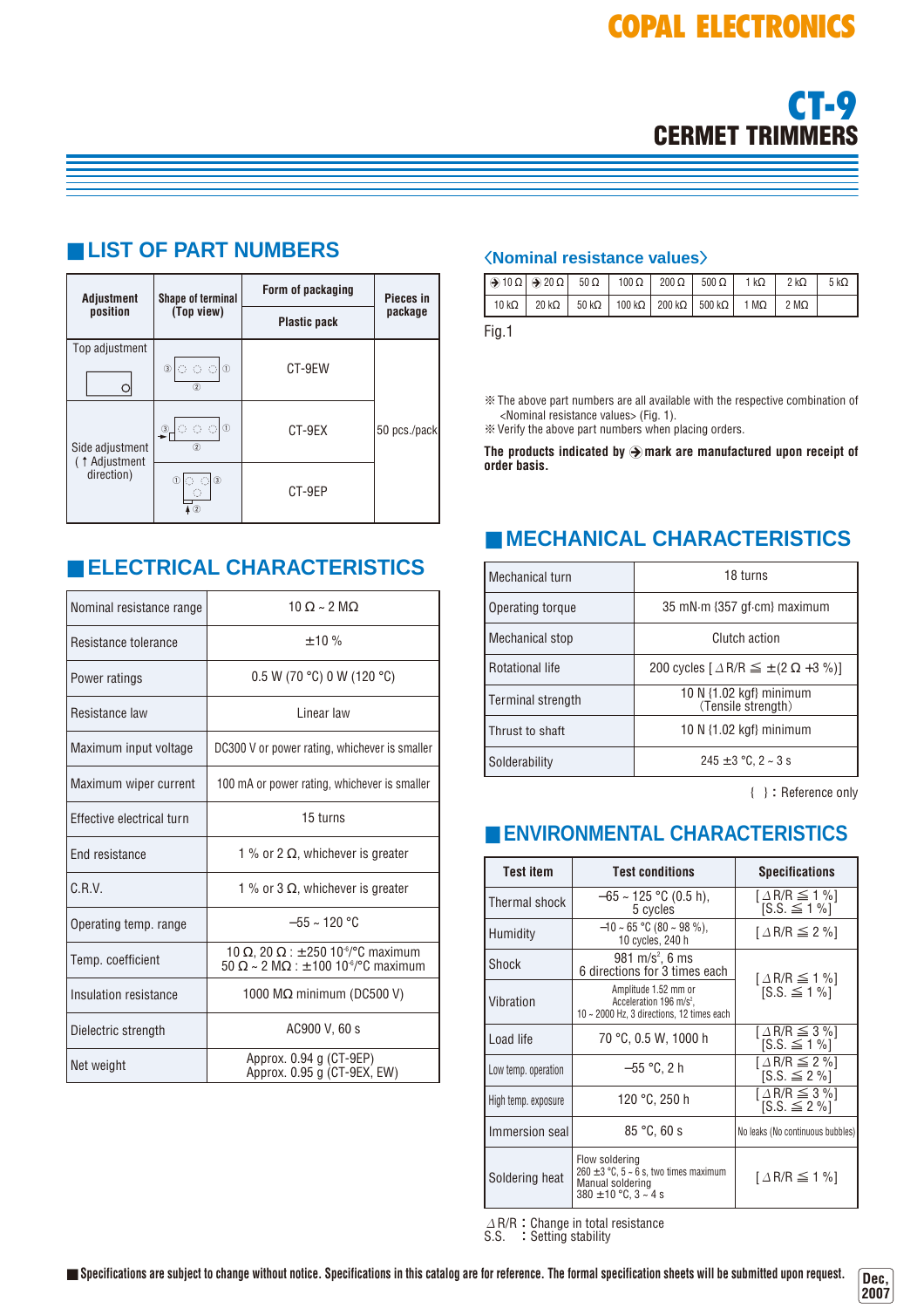

## ■ **MAXIMUM INPUT RATINGS**

| Nominal resistance values $(\Omega)$              | <b>Resistance code</b>                 | Maximum input voltage (V)                    | Maximum wiper current (mA)                |
|---------------------------------------------------|----------------------------------------|----------------------------------------------|-------------------------------------------|
| $\bigcirc$<br>10<br>20<br>50<br>100<br>200<br>500 | 100<br>200<br>500<br>101<br>201<br>501 | 1.00<br>2.00<br>5.00<br>7.07<br>10.0<br>15.8 | 100<br>100<br>100<br>70.7<br>50.0<br>31.6 |
| 1 <sup>k</sup>                                    | 102                                    | 22.4                                         | 22.4                                      |
| 2k                                                | 202                                    | 31.6                                         | 15.8                                      |
| 5k                                                | 502                                    | 50.0                                         | 10.0                                      |
| 10k                                               | 103                                    | 70.7                                         | 7.07                                      |
| 20k                                               | 203                                    | 100                                          | 5.00                                      |
| 50 k                                              | 503                                    | 158                                          | 3.16                                      |
| 100k                                              | 104                                    | 224                                          | 2.24                                      |
| 200k                                              | 204                                    | 300                                          | 1.50                                      |
| 500 k                                             | 504                                    | 300                                          | 0.60                                      |
| 1 M                                               | 105                                    | 300                                          | 0.30                                      |
| 2 M                                               | 205                                    | 300                                          | 0.15                                      |

The products indicated by  $\bigcirc$  mark are manufactured upon receipt of order basis.

### ■ **OUTLINE DIMENSIONS** Unless otherwise specified, tolerance: ± 0.3 (Unit: mm)

● **CT-9EW Top adjustment**





 $\circ$ <sub>3</sub>



● **CT-9EX Side adjustment**